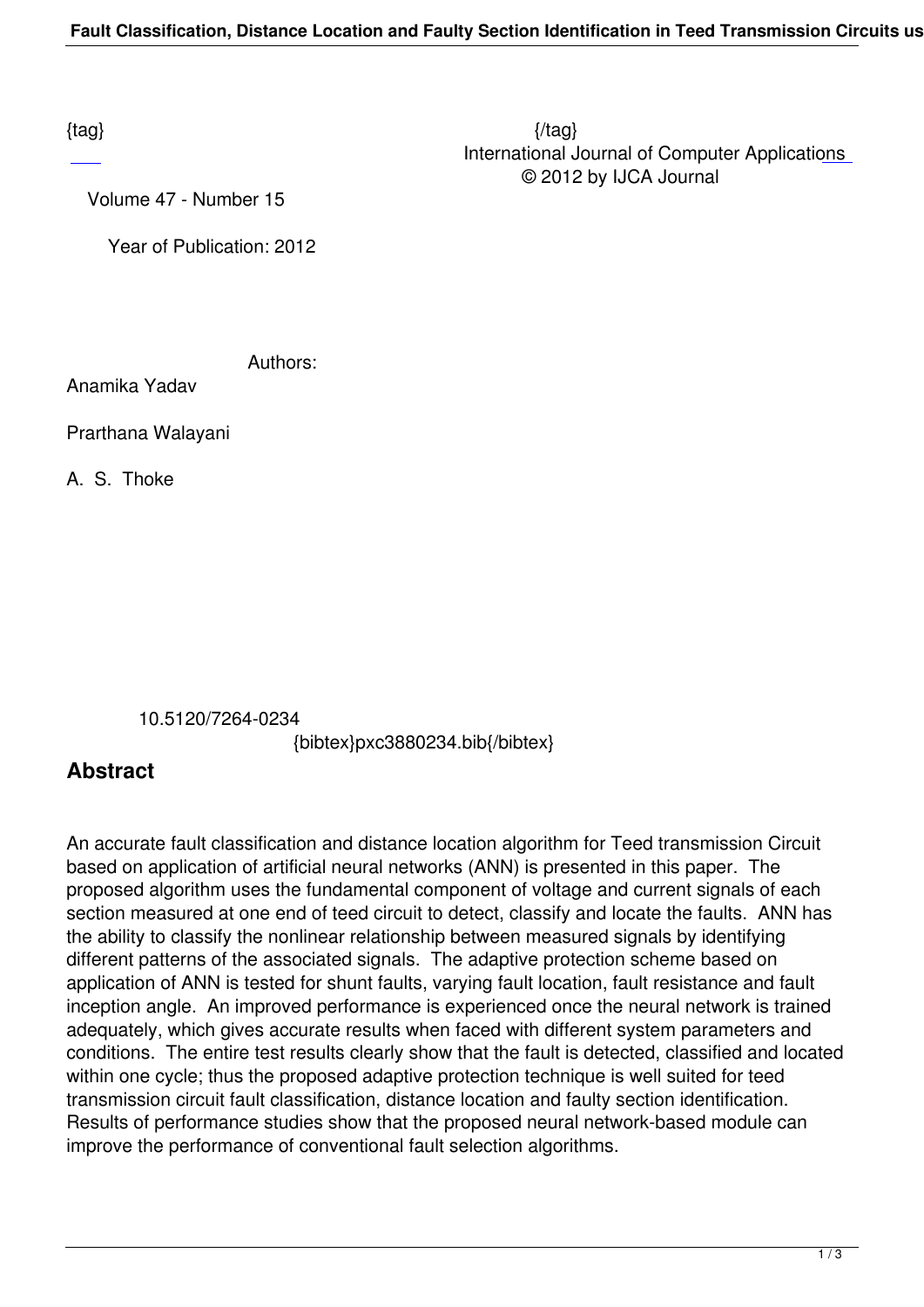## **Refer**

## **ences**

R. K. Aggarwal, D. V. Coury, A. T. Johns, and A. Kalam, & quot; A practical approach to accurate fault location on extra high voltage teed feeders&quot:. IEEE – Trans. on Power Delivery, Vol. 8, Jul. 1993, pp. 874-883.

P. G. McLarenm and S. Rajendra, " Travelling wave technique applied to the protection of teed circuits:- principle of traveling – wave technique" IEEE Trans. on power apparatus and systems, Vol. PAS-104, No12, December 1985, pp. 3544 - 3550.

L. L. Lai, E. Vaseekar, H. Subasinghe, N. Rajkumar, A. Carter, and B. J. Gwyn, "Application of wavelet transform and neural networks to fault location of a teed-circuit", IEE Seminar on Time-scale and Time-Frequency Analysis and Applications, London, Feb. 2000, pp. 15/1 - 15/5.

M. da Silva, M. Oleskovicz, and D. V. Coury, " A Fault Locator for Three-Terminal Lines Based on Wavelet Transform Applied to Synchronized Current and Voltages Signals", IEEE PES Transmission and Distr. Conf. and Exposition, Latin America, Venezuela, 2006, pp. 1-6.

Mao, P. L.; Bo, Z. Q.; Yao, L. Z.; Li, R. M., " Protection of teed transmission circuits using A new directional comparison technique", Proceedings of International Conference on Power System Technology (POWERCON), 18-21 Aug 1998, Vol. 2, pp. 1111 – 1115.

R. K. Aggarwal, A. T. Johns, &guot; Digital differential relaying scheme for teed circuits based on voltage and current signal comparison", IEEE proceedings, Vol. 137 Pt. C, No. 6, November 1990, pp. 414-423.

D. A. Tziouvaras, J. B. Robrts, and G. Benmouyal, " New Multi-ended Fault Location Design for two- or three terminal lines", Proceedings of IEE Development in Power System Protection Conference, 2002, pp. 395-398.

S. M. Brahma and A. A. Girgis, & quot; Fault location on a transmission line using synchronized voltage measurements", IEEE Transactions on Power Delivery, Vol. 19, No. 4, Oct. 2004, pp. 1619 – 1622.

S. M. Brahma, & quot; Fault location scheme for a multi-terminal transmission line using synchronized voltage measurements", IEEE Transactions on Power Delivery, Vol. 20, No. 2, April 2005, pp. 1325 – 1331.

S. M. Brahma, & quot; New fault-location method for a single multi-terminal transmission line using synchronized phasor measurements", IEEE Transactions on Power Delivery, Vol. 21, No. 3, July 2006, pp. 1148 – 1153.

Eyada A. J. Alanzi, Prof. Mohd Zaid Abdullah, Dr. Nor Ashidi Mat Isa, &quot:Accurate Fault Location of EHV Teed Feeder using RBFNN". IJCSNS International Journal of Computer Science and Network Security, Vol. 7, No. 12, December 2007, pp. 282-286.

Adel A. Elbaset and Takashi Hiyama: " Fault Detection and Classification in Transmission Lines Using ANFIS", IEEJ Trans. IA, Vol. 129, No. 7,2009, pp. 705-713.

Anamika Jain, A. S. Thoke, and R. N. Patel, " Classification of single line to ground faults on double circuit transmission line using ANN", International Journal of Computer and Electrical Engineering, Vol. 1 No. 2, June 2009, pp. 197-203.